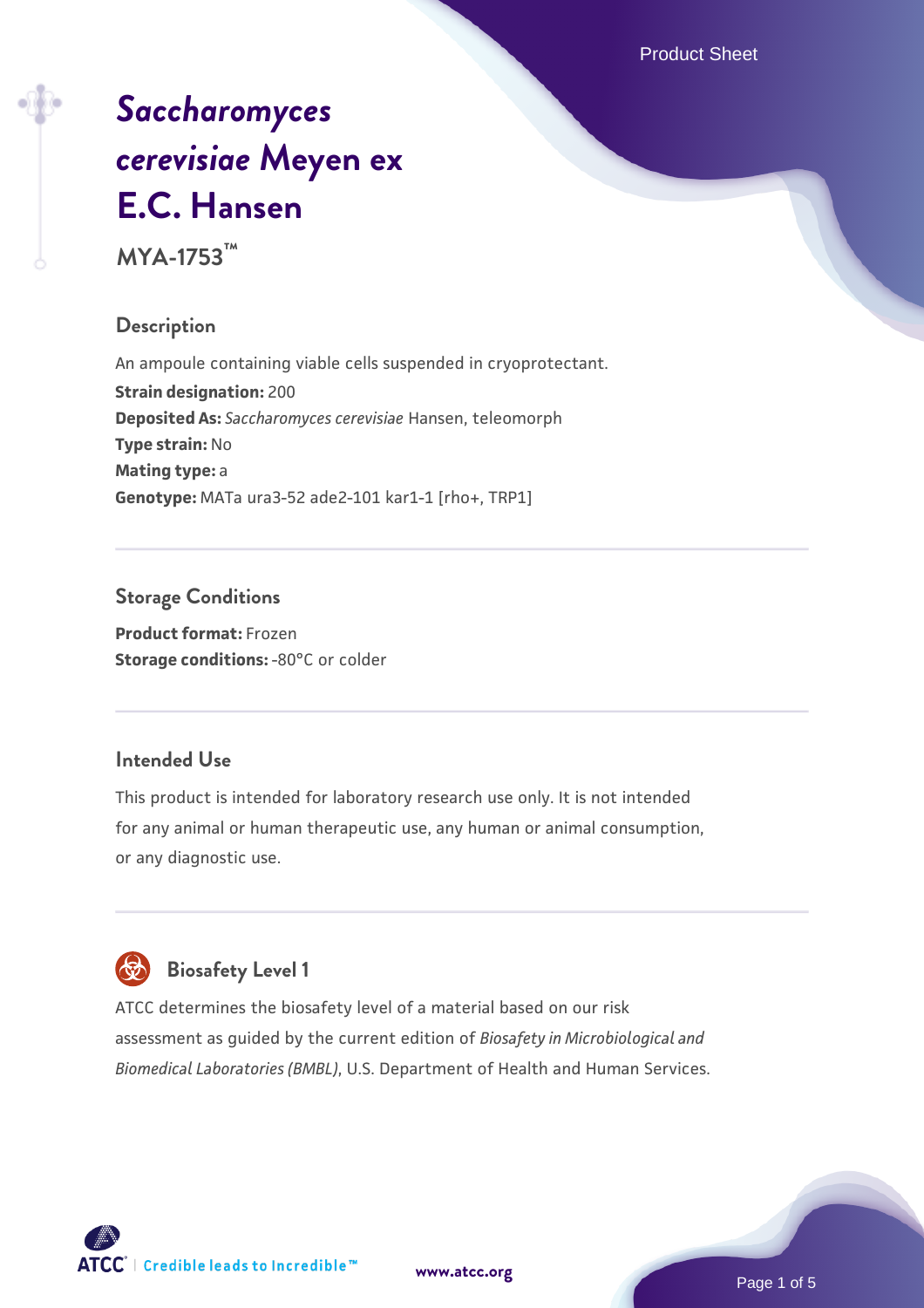#### **[Saccharomyces cerevisiae](https://www.atcc.org/products/mya-1753)** [Meyen ex E.C. Hansen](https://www.atcc.org/products/mya-1753) **MYA-1753**

It is your responsibility to understand the hazards associated with the material per your organization's policies and procedures as well as any other applicable regulations as enforced by your local or national agencies.

ATCC highly recommends that appropriate personal protective equipment is always used when handling vials. For cultures that require storage in liquid nitrogen, it is important to note that some vials may leak when submersed in liquid nitrogen and will slowly fill with liquid nitrogen. Upon thawing, the conversion of the liquid nitrogen back to its gas phase may result in the vial exploding or blowing off its cap with dangerous force creating flying debris. Unless necessary, ATCC recommends that these cultures be stored in the vapor phase of liquid nitrogen rather than submersed in liquid nitrogen.

#### **Certificate of Analysis**

For batch-specific test results, refer to the applicable certificate of analysis that can be found at www.atcc.org.

#### **Growth Conditions**

**Medium:**  [ATCC Medium 1688: Glycerol enriched medium](https://www.atcc.org/-/media/product-assets/documents/microbial-media-formulations/1/6/8/8/atcc-medium-1688.pdf?rev=1729c89ba8fa4c968e47d84284b2308f) **Temperature:** 25°C

#### **Handling Procedures**

**Frozen ampoules** packed in dry ice should either be thawed immediately or stored in liquid nitrogen. If liquid nitrogen storage facilities are not available,

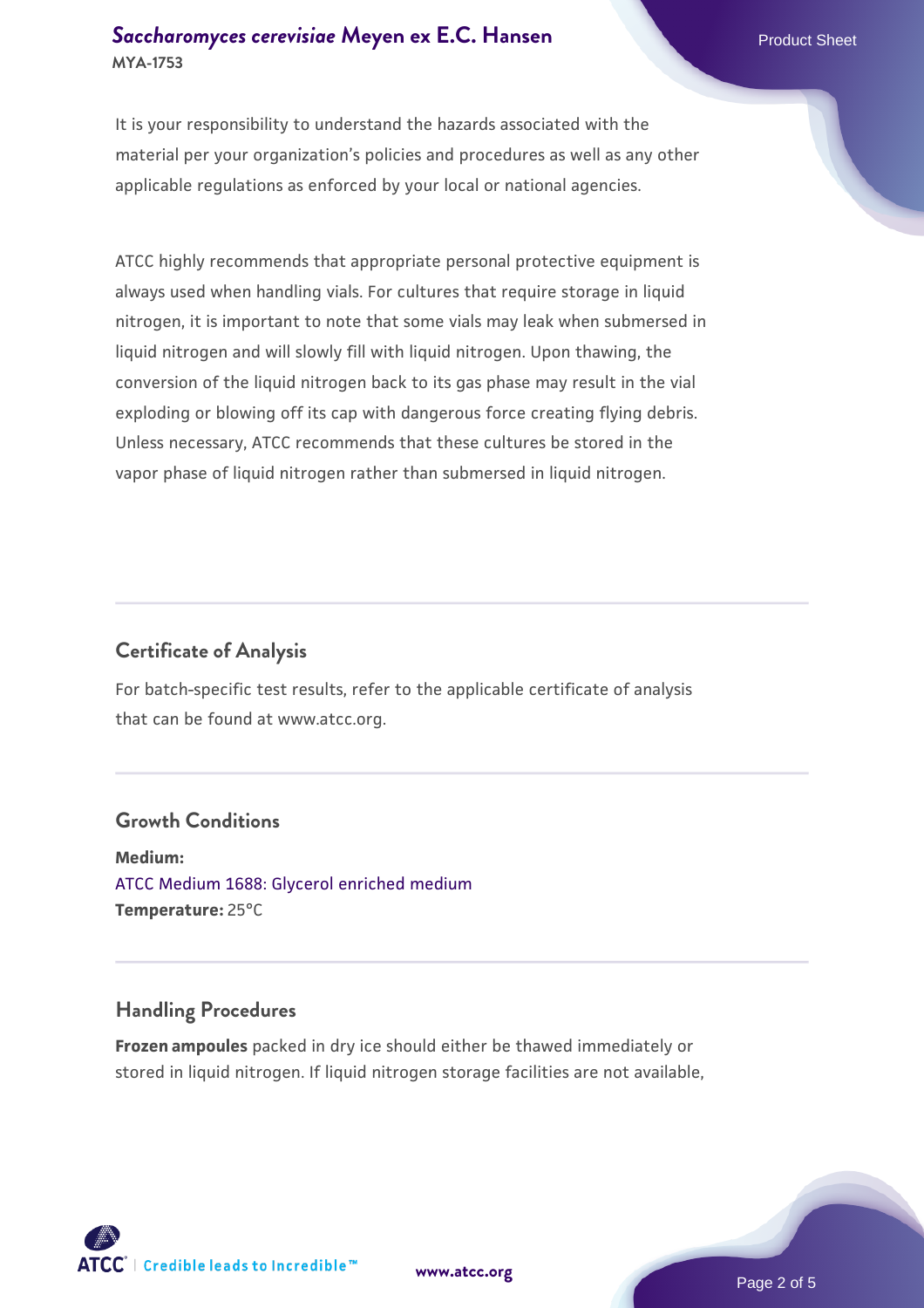#### **[Saccharomyces cerevisiae](https://www.atcc.org/products/mya-1753)** [Meyen ex E.C. Hansen](https://www.atcc.org/products/mya-1753) **MYA-1753**

frozen ampoules may be stored at or below -70°C for approximately one week. **Do not under any circumstance store frozen ampoules at refrigerator freezer temperatures (generally -20°C)**. Storage of frozen material at this temperature will result in the death of the culture.

- 1. To thaw a frozen ampoule, place in a **25°C to 30°C** water bath, until just thawed **(approximately 5 minutes)**. Immerse the ampoule just sufficient to cover the frozen material. Do not agitate the ampoule.
- 2. Immediately after thawing, wipe down ampoule with 70% ethanol and aseptically transfer at least 50 µL (or 2-3 agar cubes) of the content onto a plate or broth with medium recommended.
- 3. Incubate the inoculum/strain at the temperature and conditions recommended.
- 4. Inspect for growth of the inoculum/strain regularly for up to 4 weeks. The time necessary for significant growth will vary from strain to strain.

#### **Material Citation**

If use of this material results in a scientific publication, please cite the material in the following manner: *Saccharomyces cerevisiae* Meyen ex E.C. Hansen (ATCC MYA-1753)

#### **References**

References and other information relating to this material are available at www.atcc.org.

#### **Warranty**

The product is provided 'AS IS' and the viability of ATCC® products is warranted for 30 days from the date of shipment, provided that the customer has stored and handled the product according to the information included on the product information sheet, website, and Certificate of

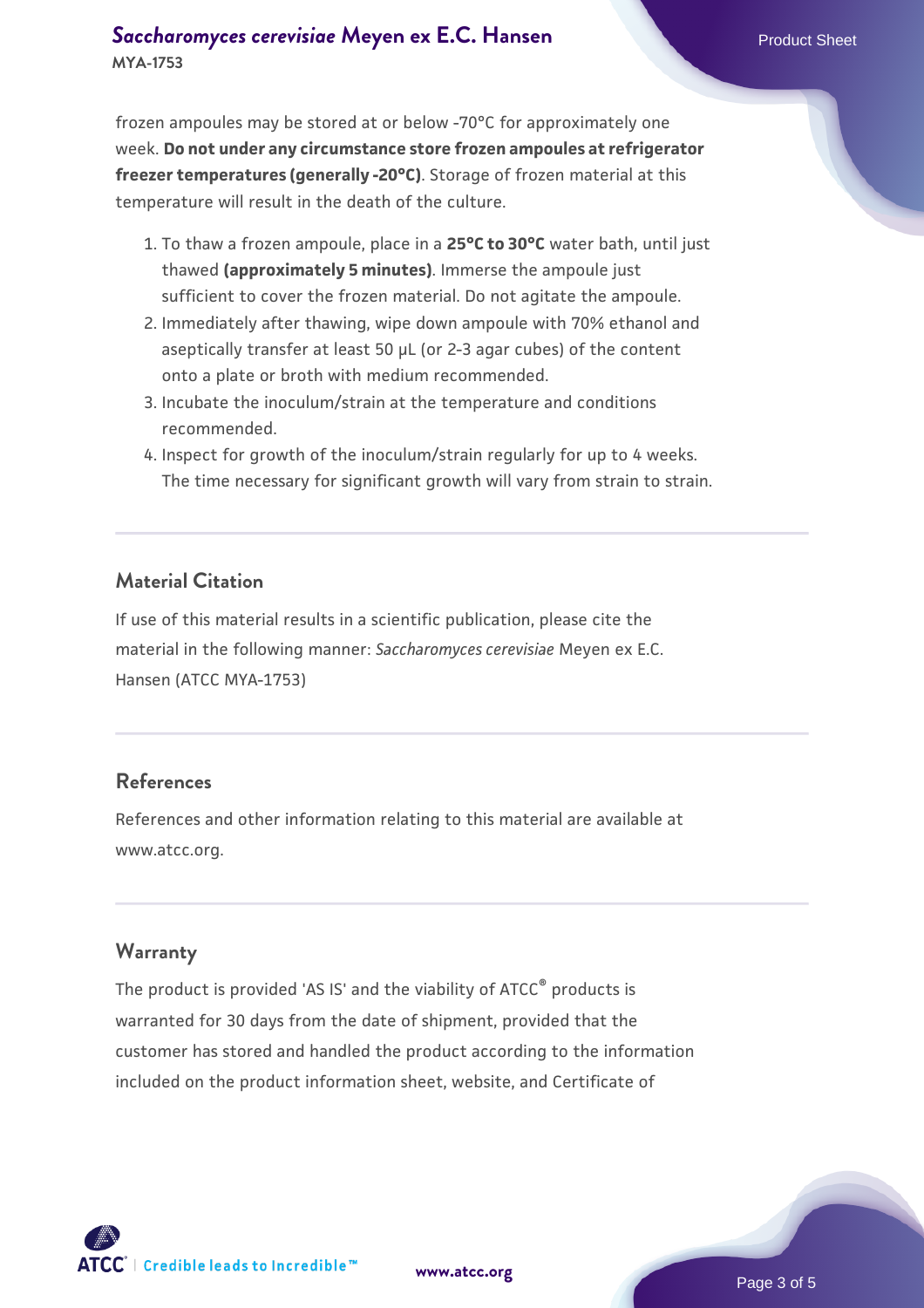#### **[Saccharomyces cerevisiae](https://www.atcc.org/products/mya-1753)** [Meyen ex E.C. Hansen](https://www.atcc.org/products/mya-1753) **MYA-1753**

Analysis. For living cultures, ATCC lists the media formulation and reagents that have been found to be effective for the product. While other unspecified media and reagents may also produce satisfactory results, a change in the ATCC and/or depositor-recommended protocols may affect the recovery, growth, and/or function of the product. If an alternative medium formulation or reagent is used, the ATCC warranty for viability is no longer valid. Except as expressly set forth herein, no other warranties of any kind are provided, express or implied, including, but not limited to, any implied warranties of merchantability, fitness for a particular purpose, manufacture according to cGMP standards, typicality, safety, accuracy, and/or noninfringement.

#### **Disclaimers**

This product is intended for laboratory research use only. It is not intended for any animal or human therapeutic use, any human or animal consumption, or any diagnostic use. Any proposed commercial use is prohibited without a license from ATCC.

While ATCC uses reasonable efforts to include accurate and up-to-date information on this product sheet, ATCC makes no warranties or representations as to its accuracy. Citations from scientific literature and patents are provided for informational purposes only. ATCC does not warrant that such information has been confirmed to be accurate or complete and the customer bears the sole responsibility of confirming the accuracy and completeness of any such information.

This product is sent on the condition that the customer is responsible for and assumes all risk and responsibility in connection with the receipt, handling, storage, disposal, and use of the ATCC product including without limitation taking all appropriate safety and handling precautions to minimize health or environmental risk. As a condition of receiving the material, the customer agrees that any activity undertaken with the ATCC product and any progeny or modifications will be conducted in compliance with all applicable laws, regulations, and guidelines. This product is provided 'AS IS' with no



**[www.atcc.org](http://www.atcc.org)**

Page 4 of 5